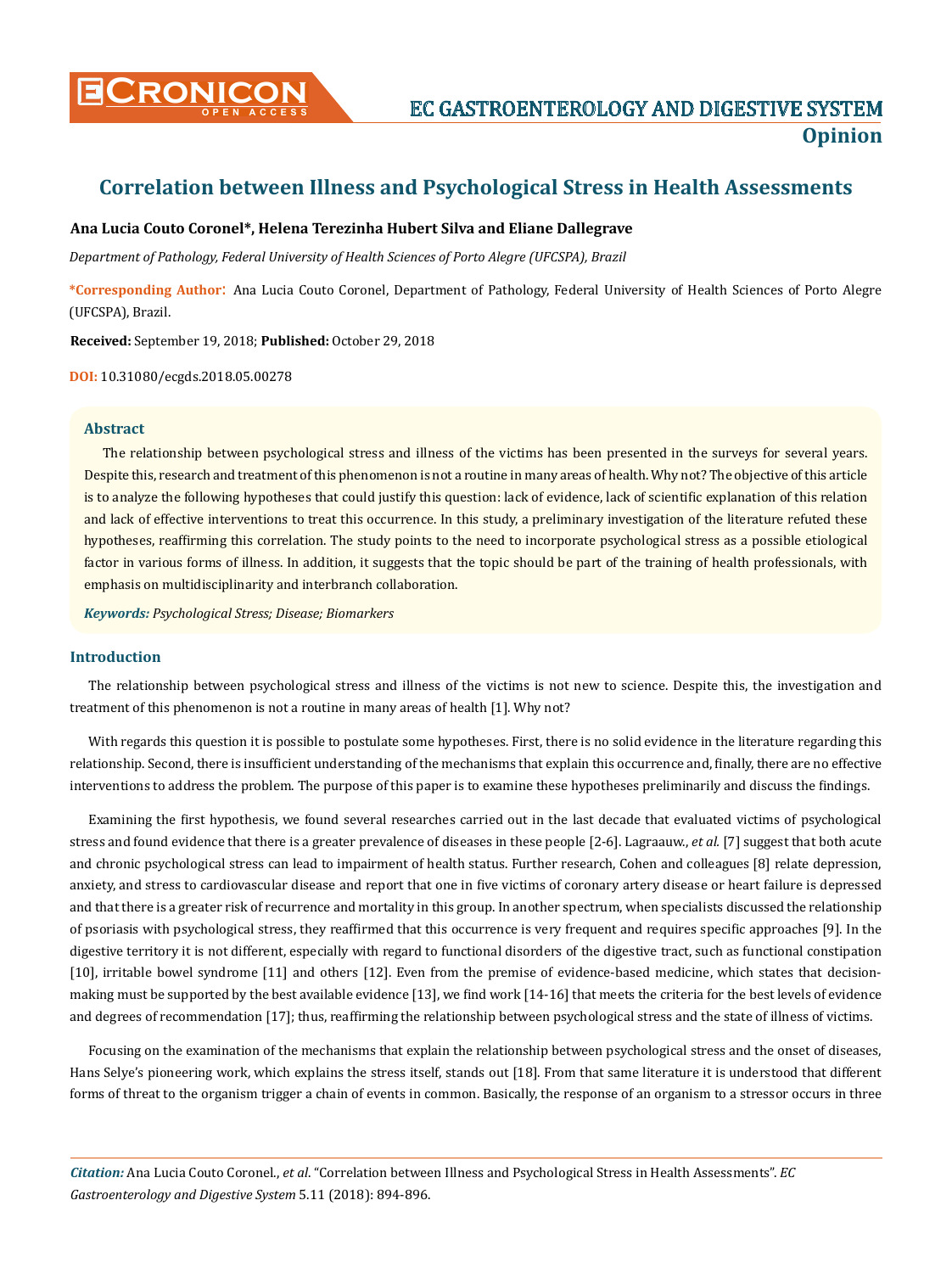distinct and sequential phases: alarm, resistance and exhaustion, which will culminate with the recovery or with the illness of the individual, depending on personal and environmental characteristics [19]. In the trace of these events, the biomarkers resulting from the biological processes related to each phase can be found, which can be specific cells, molecules, genes, gene expression, enzymes or hormones, a chemical, physical or biological parameter [20]. In this sense, many researchers investigated ways of relating different biomarkers of stress to different types of diseases, proving the effects of one over the other [21].

Finally, regarding the possibilities of treatment and prevention of diseases resulting from psychological stress, are there effective interventions? As demonstrated in some clinical trials, yes. Practices related to the reduction of stress levels have shown to be effective in altering biomarkers levels and improving the health status of the groups studied, including cancer survivors, cardiac patients, posttraumatic stress victims, intensive care unit patients, and others [22].

#### **Discussion**

This brief assessment of the topic refutes the lack of evidence, lack of understanding of the mechanisms or lack of interventions to improve the conditions of the victims, as plausible reasons for not including psychological stress as one of the factors to be widely Cheers.

Psychological stress is present in the lives of everyone, to a greater or lesser extent and this does not mean that everyone will become ill as a result. The capacity of resilience, built from the experiences of each one, as well as the frequency and intensity of the stressgenerating factors and the available support will be decisive in the result of this equation. It should be pointed out that the investigation and treatment of these factors does not only concern mental health professionals or social workers. They concern all professionals in different areas such as nurses, physicians, psychologists, physiotherapists, occupational therapists and technicians who deal with people in health services.

Health schools also need to focus on this subject, preparing future professionals for a more holistic view of the individual. Overspecialization and the compartmentalization of learning open up gaps in understanding and, consequently, in solving health problems. A great approach is the stimulation of multidisciplinary work and interbranch collaboration.

Breaking paradigms is difficult and requires time and effort. The trend towards greater regulation of health practices, based on more reliable bases, may accelerate this process, but this presents a challenge for researchers to better delineate research.

### **Conclusion**

A research is not should not be done solely for the sake of a research, but by the applicability of the results, by the change in practices and by the well-being of the individual and of society. The growth of scientific production should not inhibit consensus; on the contrary, more and more mechanisms are emerging to filter and synthesize scientific findings. Each good work points to new gaps and stimulates new proposals and responses.

#### **Bibliography**

- 1. Cohen S., *et al*. "Psychological stress and disease". *[Journal of the American Medical Association](https://www.ncbi.nlm.nih.gov/pubmed/17925521)* 298.14 (2007): 1685-1687.
- 2. [Dimsdale JE. "Psychological stress and cardiovascular disease".](https://www.ncbi.nlm.nih.gov/pmc/articles/PMC2633295/) *Journal of the American College of Cardiology* 51.13 (2008): 1237- [1246.](https://www.ncbi.nlm.nih.gov/pmc/articles/PMC2633295/)
- 3. Schiavone S., *et al*[. "Impact of early life stress on the pathogenesis of mental disorders: relation to brain oxidative stress".](https://www.ncbi.nlm.nih.gov/pubmed/25564385) *Current Pharmaceutical Design* [21.11 \(2015\): 1404-1412.](https://www.ncbi.nlm.nih.gov/pubmed/25564385)
- 4. [Kruk J and Duchnik E. "Oxidative stress and skin diseases: possible role of physical activity".](https://www.ncbi.nlm.nih.gov/pubmed/24568458) *Asian Pacific Journal of Cancer Prevention*  [15.2 \(2014\): 561-568.](https://www.ncbi.nlm.nih.gov/pubmed/24568458)

*Citation:* Ana Lucia Couto Coronel., *et al*. "Correlation between Illness and Psychological Stress in Health Assessments". *EC Gastroenterology and Digestive System* 5.11 (2018): 894-896.

895